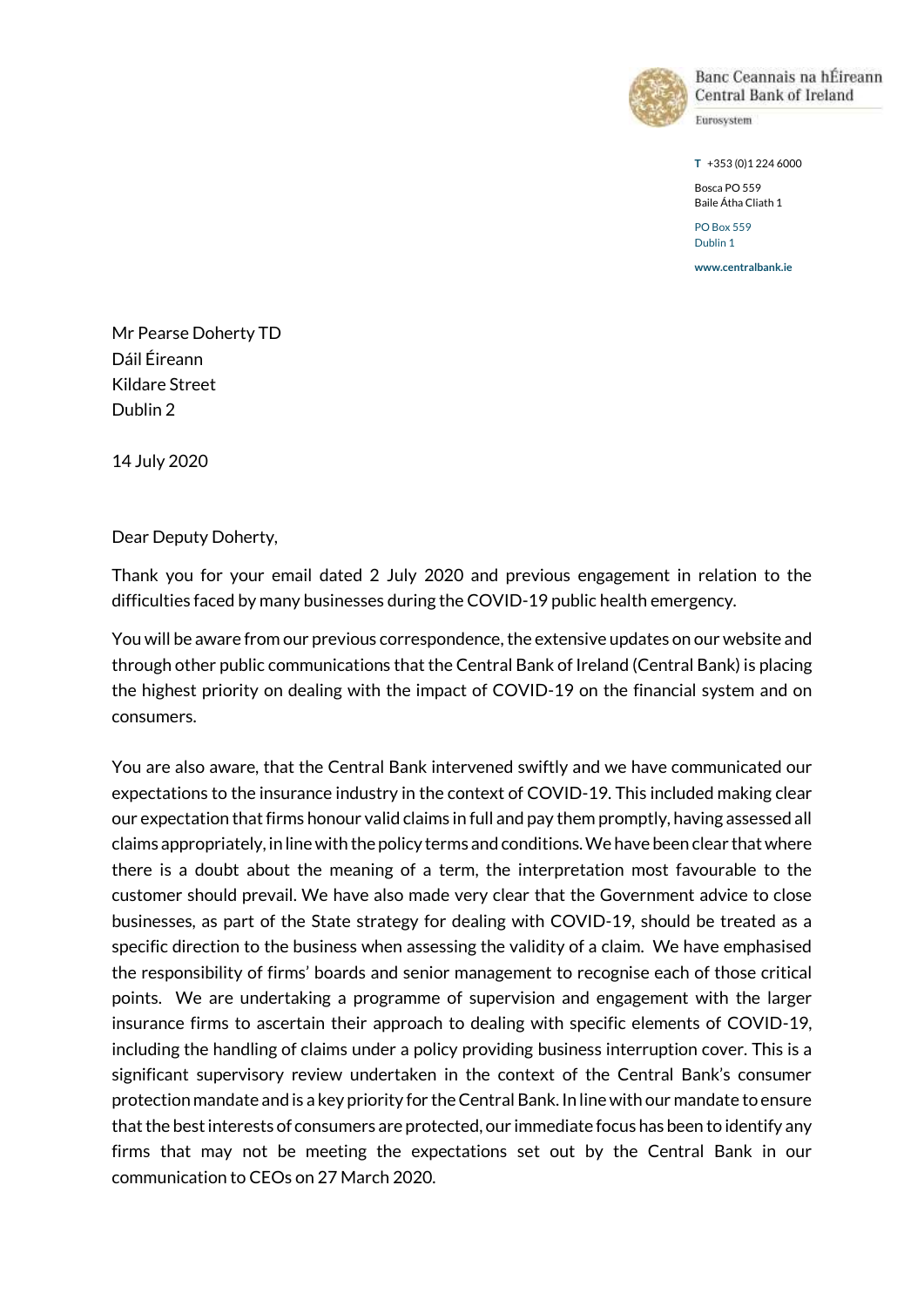

This is an extensive, detailed and robust programme of work, designed to ensure a comprehensive and accurate evaluation of the risks to consumers and to identify appropriate and effective remedies. This work has already included the use of our information gathering powers to make certain that all potential risks are identified, whilst also ensuring individual accountability by requiring responses to be certified by persons occupying senior management positions within the relevant firms.

In relation to other legal powers or legal options, the Central Bank will, as appropriate and necessary, consider the use of its supervisory and/or enforcement powers as issues are identified.

The Central Bank has a suite of legal powers available to it to assist in the carrying out of its functions, many of which are contained in the Central Bank (Supervision and Enforcement) Act, 2013, and some of which are already being utilised in the context of this work. As advised previously, it is not possible at this stage to outline what exact powers or other legal options would be utilised in the event of non-compliance with financial services legislation – this will be a circumstance specific determination depending on the relevant issues, the aim sought to be achieved and the speed at which clarity can be provided to policyholders.

The Central Bank is working to ensure that this Supervision programme is completed promptly. It is critical that we complete this comprehensive and robust review, to ensure clarity for affected businesses as quickly as possible. The Central Bank will continue to actively engage with and challenge firms to ensure they are meeting the expectations as previously set out and in this regard, take all actions considered appropriate. The Central Bank has already made a number of inquiries concerning a broader scope than those cases currently in the public domain. The Central Bank will examine all possible options within the full suite of our powers and we will intervene where appropriate, as we take this work forward. However, it is not always possible nor desirable for the Central Bank to publically communicate the specifics of supervisory work that is ongoing.

The various responses taken in other jurisdictions including by the FCA are noted. The best way to achieve our objective must be determined by reference to the particular circumstance in our own jurisdiction which may vary from that of other jurisdictions. We are currently pursuing a multi-pronged approach which we believe is the most effective way forward in terms of producing clarity for affected businesses in Ireland in circumstances where there are a number of insurers with a number of different policies and varying approaches to dealing with their customers. We will continue to examine all possible options as we take this work forward. No course of action has been ruled out for consideration by the Central Bank.